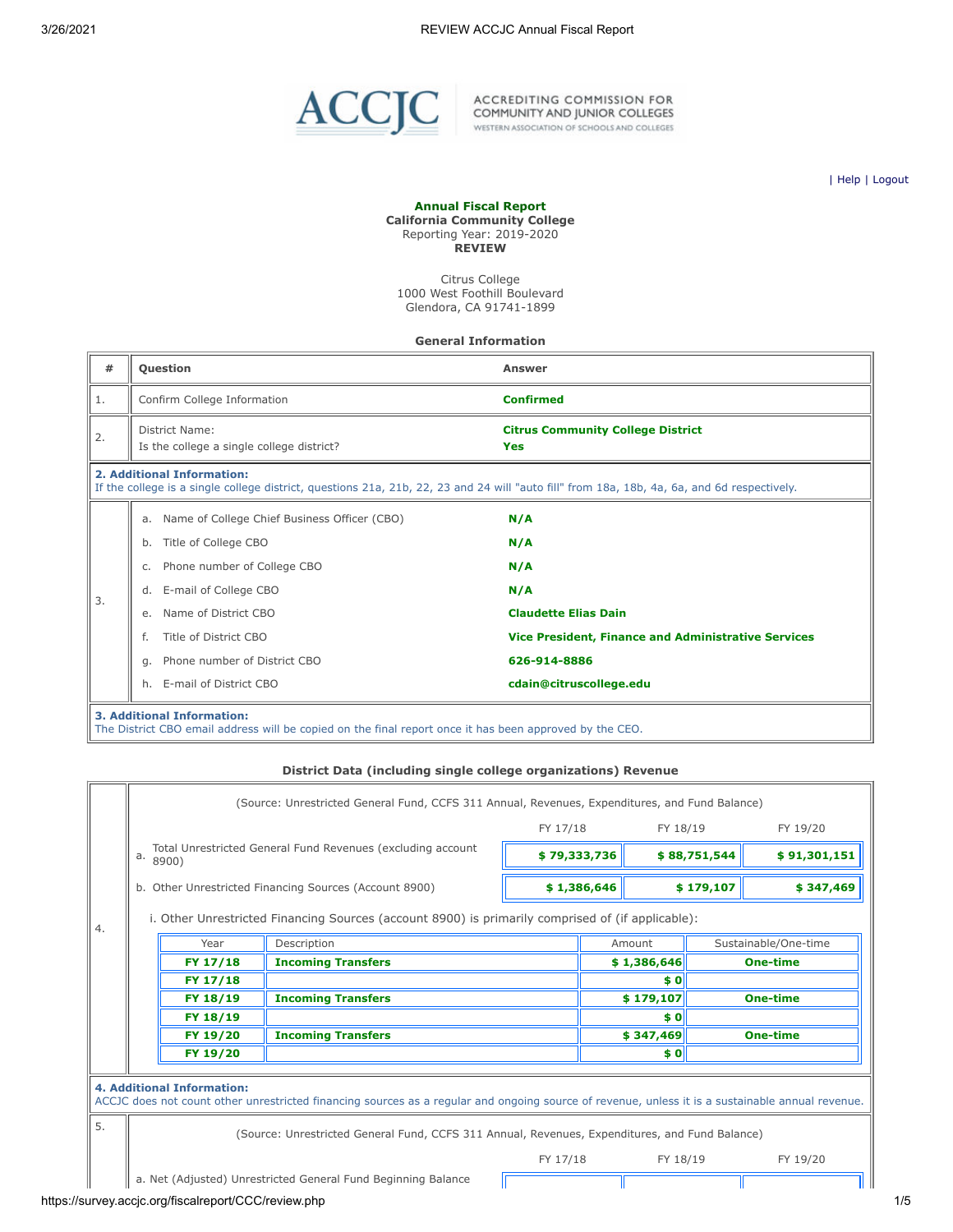|                                                                                                                                                                                          | \$22,271,723 | \$19,188,105 | \$21,285,358 |  |  |  |
|------------------------------------------------------------------------------------------------------------------------------------------------------------------------------------------|--------------|--------------|--------------|--|--|--|
| b. Net Unrestricted General Fund Ending Balance, including<br>transfers in/out                                                                                                           | \$19,188,105 | \$21,285,358 | \$33,557,251 |  |  |  |
| <b>5. Additional Information:</b><br>a. Use adjusted beginning fund balance from CCFS 311 Annual.<br>b. This amount is the amount reported on the CCFS 311 report after transfers in/out |              |              |              |  |  |  |

## **Expenditures/Transfers (General Fund Expenditures/Operating Expenditures)**

|    | (Source: Unrestricted General Fund, CCFS 311 Annual, Revenues, Expenditures, and Fund Balance)                                               |              |              |              |  |  |  |
|----|----------------------------------------------------------------------------------------------------------------------------------------------|--------------|--------------|--------------|--|--|--|
|    |                                                                                                                                              | FY 17/18     | FY 18/19     | FY 19/20     |  |  |  |
|    | Total Unrestricted General Fund Expenditures (including account<br>$4^{\circ}$ 7000)                                                         | \$83,804,000 | \$86,833,398 | \$79,376,727 |  |  |  |
|    | Total Unrestricted General Fund Salaries and Benefits (accounts<br>b.<br>1000, 2000, 3000)                                                   | \$65,607,348 | \$73,123,072 | \$71,076,772 |  |  |  |
| 6. | c. Other Unrestricted General Fund Outgo (6a - 6b)                                                                                           | \$18,196,652 | \$13,710,326 | \$8,299,955  |  |  |  |
|    | d. Unrestricted General Fund Ending Balance                                                                                                  | \$19,188,105 | \$21,285,358 | \$33,557,251 |  |  |  |
|    | If the report year closed with an Unrestricted General Fund deficit, does the district anticipate to close 2020-<br>e.<br>21 with a deficit? | <b>No</b>    |              |              |  |  |  |
|    | i. If yes, what is the estimated unrestricted deficit?                                                                                       |              |              |              |  |  |  |
|    | <b>6. Additional Information:</b><br>d. 6.d. same as 5.b., which includes transfers in/out                                                   |              |              |              |  |  |  |

|     | <b>Liabilities</b>                                                                                                                                                                          |           |           |           |  |  |  |  |
|-----|---------------------------------------------------------------------------------------------------------------------------------------------------------------------------------------------|-----------|-----------|-----------|--|--|--|--|
|     |                                                                                                                                                                                             | FY 17/18  | FY 18/19  | FY 19/20  |  |  |  |  |
| 7.  | Did the District borrow funds for cash flow purposes?                                                                                                                                       | <b>No</b> | <b>No</b> | <b>No</b> |  |  |  |  |
|     | Total Borrowing/Total Debt - Unrestricted General Fund                                                                                                                                      | FY 17/18  | FY 18/19  | FY 19/20  |  |  |  |  |
| 8.  | a. Short-Term Borrowing (TRANS, etc)                                                                                                                                                        | \$0       | \$0       | \$0       |  |  |  |  |
|     | Long Term Borrowing (COPs, Capital Leases, other long-term<br>b.<br>borrowing):                                                                                                             | \$0       | \$0       | \$0       |  |  |  |  |
|     | <b>8. Additional Information:</b><br>a. list total short-term Unrestricted General Fund Borrowing/Debt<br>b. list total long-term Unrestricted General Fund Borrowing/Debt (not G.O. Bonds) |           |           |           |  |  |  |  |
|     |                                                                                                                                                                                             | FY 17/18  | FY 18/19  | FY 19/20  |  |  |  |  |
|     | Did the district issue long-term debt instrumentsor other new<br>a.<br>borrowing (not G.O. bonds) during the fiscal year noted?                                                             | <b>No</b> | <b>No</b> | <b>No</b> |  |  |  |  |
| 9.  | b. What type(s)                                                                                                                                                                             | N/A       | N/A       | N/A       |  |  |  |  |
|     | c. Total amount                                                                                                                                                                             | \$0       | \$0       | \$0       |  |  |  |  |
| 10. |                                                                                                                                                                                             | FY 17/18  | FY 18/19  | FY 19/20  |  |  |  |  |
|     | Debt Service Payments (General Fund/Operations)                                                                                                                                             | \$0       | \$0       | \$0       |  |  |  |  |
|     | <b>10. Additional Information:</b><br>This amount also includes transfers made from the Unrestricted General Fund to any other fund for the purposes of debt service payments.              |           |           |           |  |  |  |  |

## **Other Post Employment Benefits (OPEBs)**

| 11. | (Source: Most recent GASB 74/75 OPEB Actuarial Report) | FY 19/20     |
|-----|--------------------------------------------------------|--------------|
|     | a. Total OPEB Liability (TOL) for OPEB                 | \$16,422,334 |
|     | b. Net OPEB Liability (NOL) for OPEB                   | \$1,068,853  |
|     | c. Funded Ratio [Fiduciary Net Position (FNP/TOL)]     | 93.49 %      |
|     |                                                        |              |

## https://survey.accjc.org/fiscalreport/CCC/review.php 2/5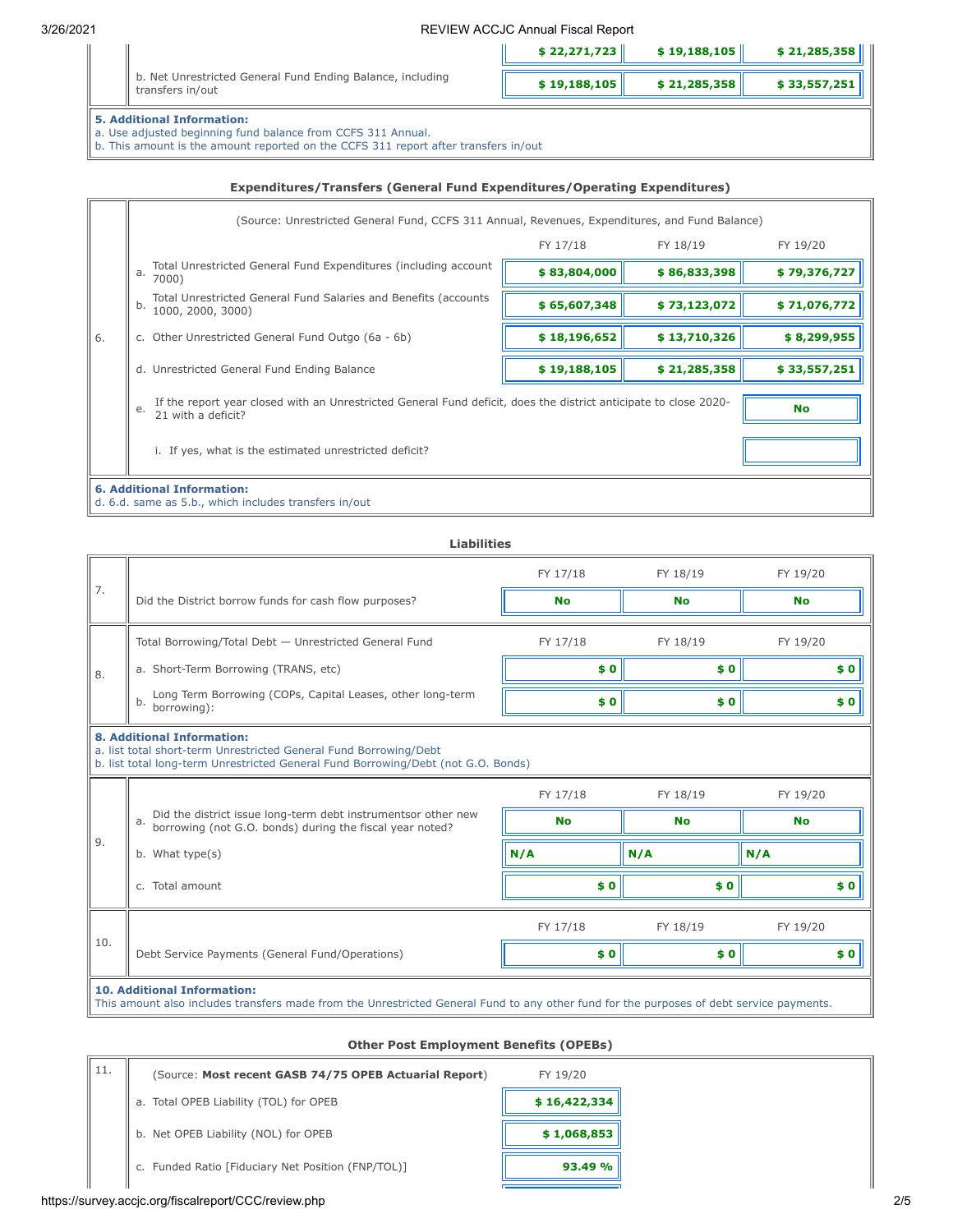|                                                                                                                                                                                                                                                                                                                                                                                                             | d. NOL as Percentage of OPEB Payroll                                                                                                                                                                                                     | 2.06 %       |              |              |  |  |  |
|-------------------------------------------------------------------------------------------------------------------------------------------------------------------------------------------------------------------------------------------------------------------------------------------------------------------------------------------------------------------------------------------------------------|------------------------------------------------------------------------------------------------------------------------------------------------------------------------------------------------------------------------------------------|--------------|--------------|--------------|--|--|--|
|                                                                                                                                                                                                                                                                                                                                                                                                             | e. Service Cost (SC)                                                                                                                                                                                                                     | \$1,193,448  |              |              |  |  |  |
|                                                                                                                                                                                                                                                                                                                                                                                                             | Amount of Contribution to Annual Service Cost, plus any<br>additional funding of the Net OPEB Liability                                                                                                                                  | \$1,476,931  |              |              |  |  |  |
| <b>11. Additional Information:</b><br>Annual contribution to the Service Cost is generally the pay-as-you-go cost paid by the unrestricted general fund. Any contribution to the NOL is<br>generally above that amount, and is paid into an Irrevocable Trust during the fiscal year. Please list both amounts here. Note this does not<br>include any change in value or investment earnings of the trust. |                                                                                                                                                                                                                                          |              |              |              |  |  |  |
| 12.                                                                                                                                                                                                                                                                                                                                                                                                         | Date of most recent GASB 74/75 OPEB Actuarial Report - use<br>valuation date (mm/dd/yyyy)                                                                                                                                                | 06/30/2020   |              |              |  |  |  |
|                                                                                                                                                                                                                                                                                                                                                                                                             | a. Has an irrevocable trust been established for OPEB liabilities?                                                                                                                                                                       | <b>Yes</b>   |              |              |  |  |  |
|                                                                                                                                                                                                                                                                                                                                                                                                             |                                                                                                                                                                                                                                          | FY 17/18     | FY 18/19     | FY 19/20     |  |  |  |
| 13.                                                                                                                                                                                                                                                                                                                                                                                                         | b. Amount deposited into OPEB Irrevocable Reserve/Trust                                                                                                                                                                                  | \$1,000,000  | \$0          | \$0          |  |  |  |
|                                                                                                                                                                                                                                                                                                                                                                                                             | Amount deposited into non-irrevocable Reserve specifically for<br>C.<br>OPEB                                                                                                                                                             | \$2,023,086  | \$2,414,828  | \$2,958,660  |  |  |  |
|                                                                                                                                                                                                                                                                                                                                                                                                             | d. OPEB Irrevocable Trust Balance as of fiscal year end                                                                                                                                                                                  | \$13,935,728 | \$14,597,644 | \$15,353,481 |  |  |  |
|                                                                                                                                                                                                                                                                                                                                                                                                             | Has the district utilized OPEB or other special retiree benefit funds to help balance the general fund budget in<br><b>No</b><br>е.<br>2019/20?                                                                                          |              |              |              |  |  |  |
|                                                                                                                                                                                                                                                                                                                                                                                                             | 13. Additional Information:<br>b. Add amounts deposited during the fiscal year. These amounts are usually included in the District's Annual Audit.<br>e. If "yes", that description and amount should be reported in 4.b.i. for FY 19/20 |              |              |              |  |  |  |

## **Cash Position**

|     |                                                                                                                                                                              | FY 17/18         | FY 18/19     | FY 19/20     |
|-----|------------------------------------------------------------------------------------------------------------------------------------------------------------------------------|------------------|--------------|--------------|
| 14. | Cash Balance at June 30 from Annual CCFS-311 Report (Combined<br>General Fund Balance Sheet Total - Unrestricted and Restricted-<br>accounts 9100 through 9115)              | \$27,951,923     | \$29,413,494 | \$38,876,916 |
| 15. | a. Does the district prepare cash flow projections during the year?<br>b. Does the district anticipate significant cash flow issues during<br>2020-21?                       | Yes<br><b>No</b> |              |              |
|     | <b>15. Additional Information:</b><br>b. Significant cash flow issues are defined as needing additional cash equal to or exceeding 15% of unrestricted general fund revenues |                  |              |              |

## **Annual Audit Information**

| 16. | Date annual audit report for fiscal year was electronically submitted to accjc.org, along with the institution's<br>response to any audit exceptions (mm/dd/yyyy)                                         |                   |          | 03/16/2021 |  |
|-----|-----------------------------------------------------------------------------------------------------------------------------------------------------------------------------------------------------------|-------------------|----------|------------|--|
|     | NOTE: Audited financial statements are due to the ACCJC no later than April 9, 2021. A multi-college district may submit a<br>single district audit report on behalf of all the colleges in the district. |                   |          |            |  |
| 17. |                                                                                                                                                                                                           | FY 17/18          | FY 18/19 | FY 19/20   |  |
|     | a. List the number of audit findings for each year (enter 0 if none):                                                                                                                                     |                   | o        |            |  |
|     |                                                                                                                                                                                                           |                   |          |            |  |
|     | b. From Summary of Auditors Results (Annual Audit) for 2019-20 (this is usually a single page at the beginning of the Findings and<br>Questioned Costs section):<br><b>Financial Statements</b>           |                   |          |            |  |
|     | i. Type of auditor's report issued                                                                                                                                                                        | <b>Unmodified</b> |          |            |  |
|     | ii. Internal Control Material Weaknesses identified                                                                                                                                                       | <b>No</b>         |          |            |  |
|     | iii. Internal Control Significant Deficiencies identified                                                                                                                                                 | <b>No</b>         |          |            |  |
|     | Federal Awards                                                                                                                                                                                            |                   |          |            |  |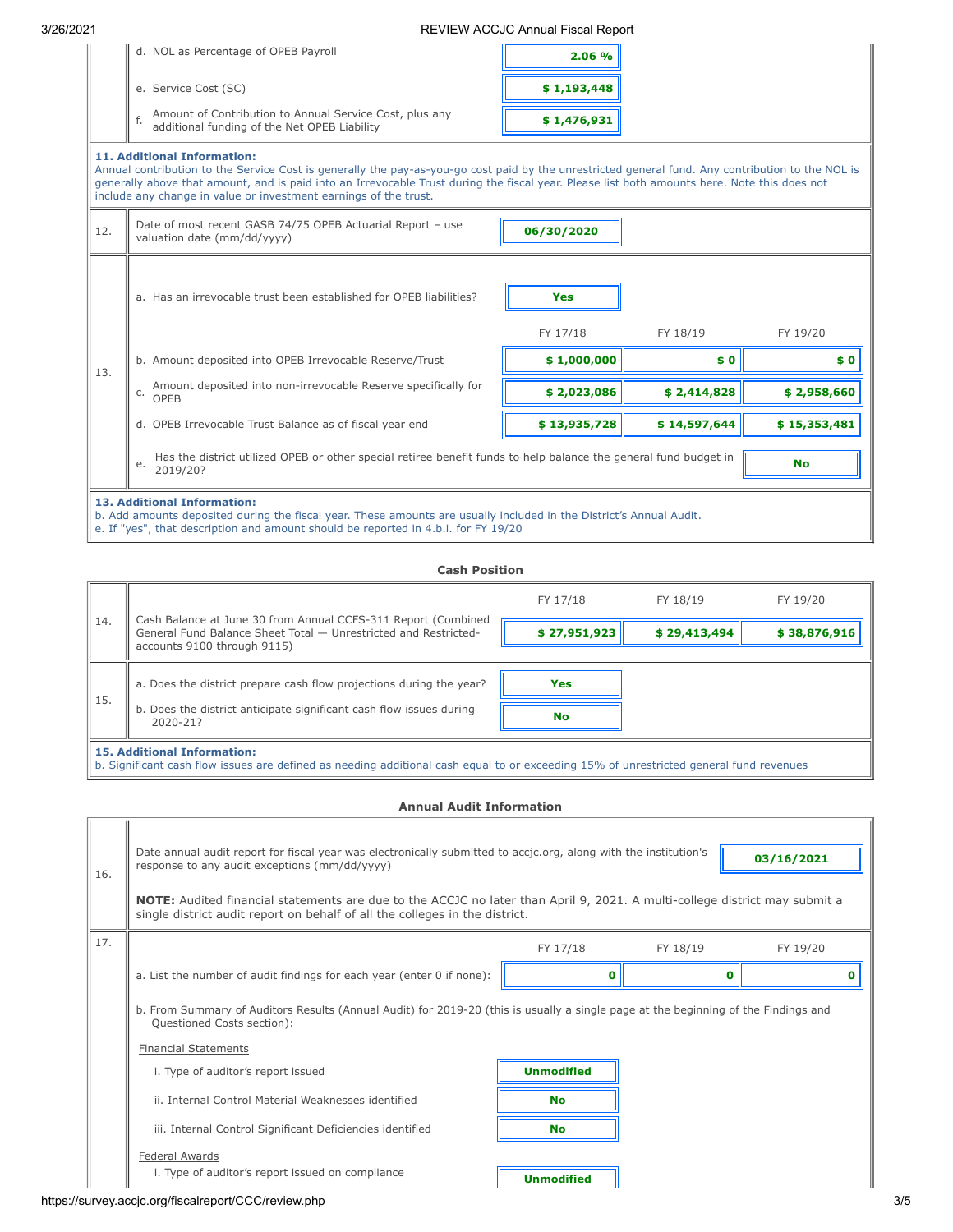| ii. Internal Control Material Weaknesses identified       | <b>No</b>                          |
|-----------------------------------------------------------|------------------------------------|
| iii. Internal Control Significant Deficiencies identified | <b>No</b>                          |
| iv. Qualified as low-risk auditee                         | Yes                                |
| <b>State Awards</b>                                       |                                    |
| i. Type of auditor's report issued on compliance          | Unqualified /<br><b>Unmodified</b> |
| If qualified, how many state programs were qualified      |                                    |
| ii. Internal Control Material Weaknesses identified       | <b>No</b>                          |
| iii. Internal Control Significant Deficiencies identified | <b>No</b>                          |
|                                                           |                                    |

## **Other District Information**

|     |                                                                                                                                                                                                                                                                                           | FY 17/18 | FY 18/19 | FY 19/20  |  |  |  |  |  |
|-----|-------------------------------------------------------------------------------------------------------------------------------------------------------------------------------------------------------------------------------------------------------------------------------------------|----------|----------|-----------|--|--|--|--|--|
| 18. | Final Adopted Budget - budgeted Full Time Equivalent Students<br>а.<br>(FTES) (Annual Target)                                                                                                                                                                                             | 12,020   | 12,023   | 11,475    |  |  |  |  |  |
|     | Actual Full Time Equivalent Students (FTES) from Annual CCFS<br>b.<br>320                                                                                                                                                                                                                 | 12,014   | 11,377   | 11,414    |  |  |  |  |  |
|     | <b>18. Additional Information:</b><br>a. Resident FTES only.<br>b. Report resident FTES only. Please use actual FTES, not hold harmless FTES.                                                                                                                                             |          |          |           |  |  |  |  |  |
|     |                                                                                                                                                                                                                                                                                           | FY 17/18 | FY 18/19 | FY 19/20  |  |  |  |  |  |
| 19. | Number of FTES shifted into the fiscal year, or out of the fiscal year                                                                                                                                                                                                                    | 187      | $-187$   | n         |  |  |  |  |  |
|     | <b>19. Additional Information:</b><br>If the District shifted both in and out of a fiscal year, report the net (positive or negative). A negative number may be entered. For FTES shifted<br>into a given year, that same amount should be subtracted from the corresponding report year. |          |          |           |  |  |  |  |  |
|     | a. During the reporting period, did the district settle any contracts with employee bargaining units?                                                                                                                                                                                     |          |          | <b>No</b> |  |  |  |  |  |
|     | b. Did any negotiations remain open?                                                                                                                                                                                                                                                      |          |          | <b>No</b> |  |  |  |  |  |
| 20. | Describe significant impacts of settlements. If any negotiations remain open over one year, describe length of negotiations, and<br>C.<br>issues                                                                                                                                          |          |          |           |  |  |  |  |  |
|     | N/A                                                                                                                                                                                                                                                                                       |          |          |           |  |  |  |  |  |

# **College Data**

|     | NOTE: For a single college district the information is the same that was entered into the District section of the report. |              |              |              |
|-----|---------------------------------------------------------------------------------------------------------------------------|--------------|--------------|--------------|
|     |                                                                                                                           | FY 17/18     | FY 18/19     | FY 19/20     |
|     | Final Adopted Budget - budgeted Full Time Equivalent Students<br>a.<br>(FTES) (Annual Target)                             | 12,020       | 12,023       | 11,475       |
| 21. | Actual Full Time Equivalent Students (FTES) from Annual CCFS<br>b.<br>320                                                 | 12,014       | 11,377       | 11,414       |
|     | Is the college experiencing enrollment decline in the current (2020-21) year?<br>C.                                       |              |              | Yes          |
|     | i. If yes, what is the estimated FTES decline?                                                                            |              |              | 150          |
|     | <b>21. Additional Information:</b><br>Report resident FTES only.                                                          |              |              |              |
|     |                                                                                                                           | FY 17/18     | FY 18/19     | FY 19/20     |
| 22. | Final Unrestricted General Fund allocation from the District (for<br>Single College Districts, use the number in 4a.)     | \$79,333,736 | \$88,751,544 | \$91,301,151 |
| 23. |                                                                                                                           | FY 17/18     | FY 18/19     | FY 19/20     |
|     | Final Unrestricted General Fund Expenditures (for Single College<br>Districts, use the number in 6a.)                     | \$83,804,000 | \$86,833,398 | \$79,376,727 |

https://survey.accjc.org/fiscalreport/CCC/review.php 4/5